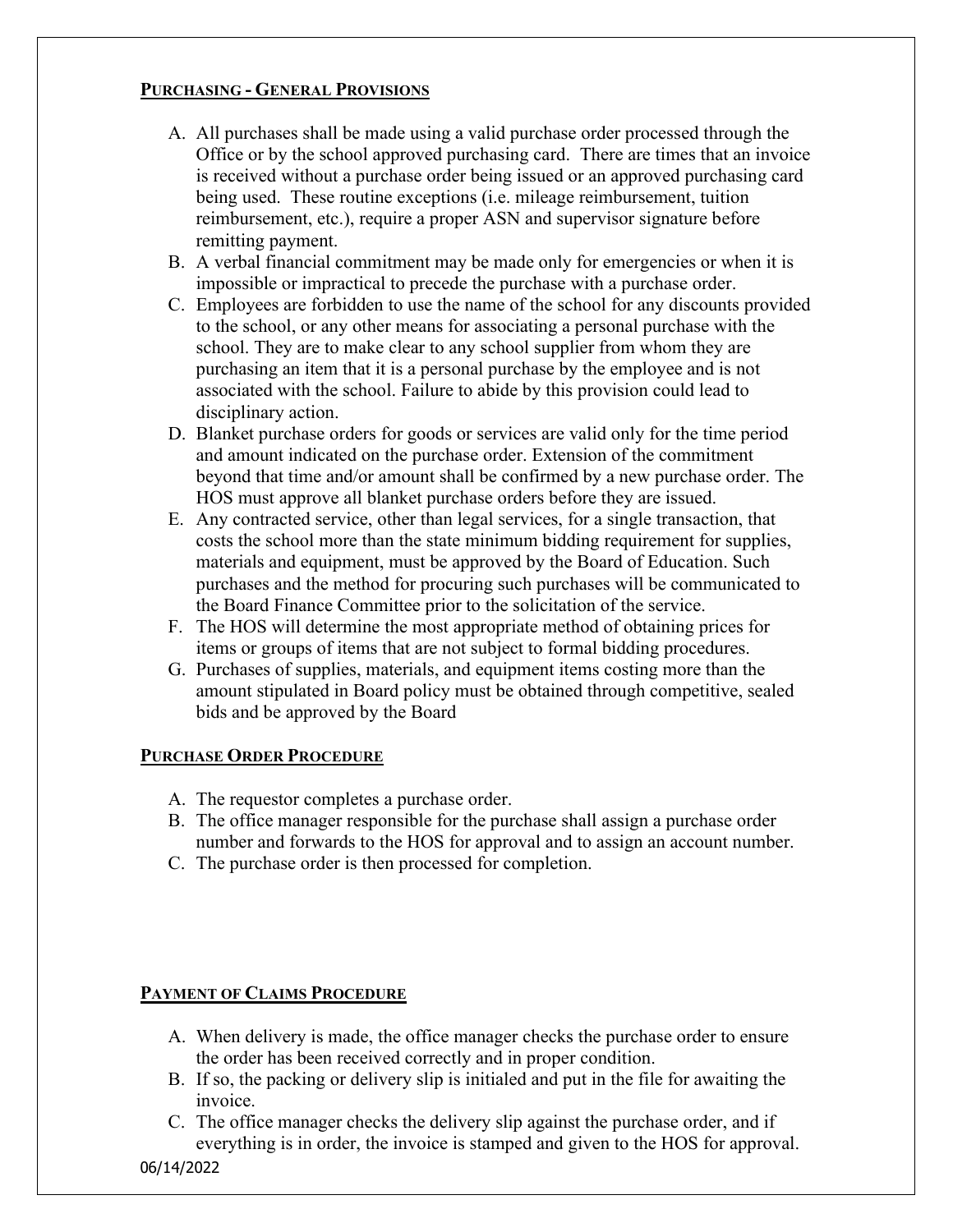- D. If the office manager finds discrepancies or has questions, s/he shall contact the teacher or HOS.
- E. The vendor's invoice is filed with applicable documentation in the filing system.

### **COMPETITIVE BIDS FOR SUPPLIES, MATERIALS, AND EQUIPMENT WHICH EXCEED STATE OF MICHIGAN THRESHOLD AMOUNT**

The Superintendent or designee is authorized to use discretion in deciding whether the purchase of supplies, materials, and equipment or the construction, repair or renovations of buildings when the cost is at or below the threshold amount as listed in the Michigan School Code of 1976, as amended, 380.1274, will be made on a non-negotiated basis, by informal or formal quotation, or by competitive bid. The Superintendent will establish written guidelines and procedures for implementation of this policy.

Competitive bids shall be obtained for supplies, materials, and equipment when such cost is above the threshold amount as established in the School Code of 1976, as amended, 380.1274. The Superintendent or designee is authorized to obtain competitive bids in the following manner:

- A. Participation in the State of Michigan's Department of Management and Budget Joint Competitive Bidding Program as authorized by Section 1263, 1984 P.A. 431;
- B. Participation in the Regional Educational Media Center Purchasing Program (REMC) for central purchasing of equipment related to media center activities authorized by Section 671, 1976 P.A. 451;
- C. Participation through third-party competitive bidding for materials, supplies, and equipment through such programs as the hospital purchasing service (HPS), or the "classrooms for tomorrow" computer equipment procurement program, or other similar programs;
	- a. Third-party competitive bidding on behalf of the School District shall constitute a competitive bid for purposes of Section 1274 of the School Code of 1976, as amended.
- D. Solicitation for bids by letter or by publication in a local
	- Newspaper, trade journal or other appropriate publication.
		- a. The solicitation must specify the time and place the bids will be opened. If specifications are prepared, these will be made available to all interested bidders. The bids shall be sealed and shall be opened by the Superintendent or his/her designee. All bidders shall be invited to attend the opening of the bids.

The Superintendent or his/her designee shall inform the Board of Education of the terms and conditions of the bid(s) and shall recommend which bid(s) should be accepted.

In formulating recommendations, the Superintendent may give consideration to the quality of the items to be supplied, their conformity with specifications and suitability to the District, delivery terms, past performance of the bidder and any other factors materials to the transaction.

06/14/2022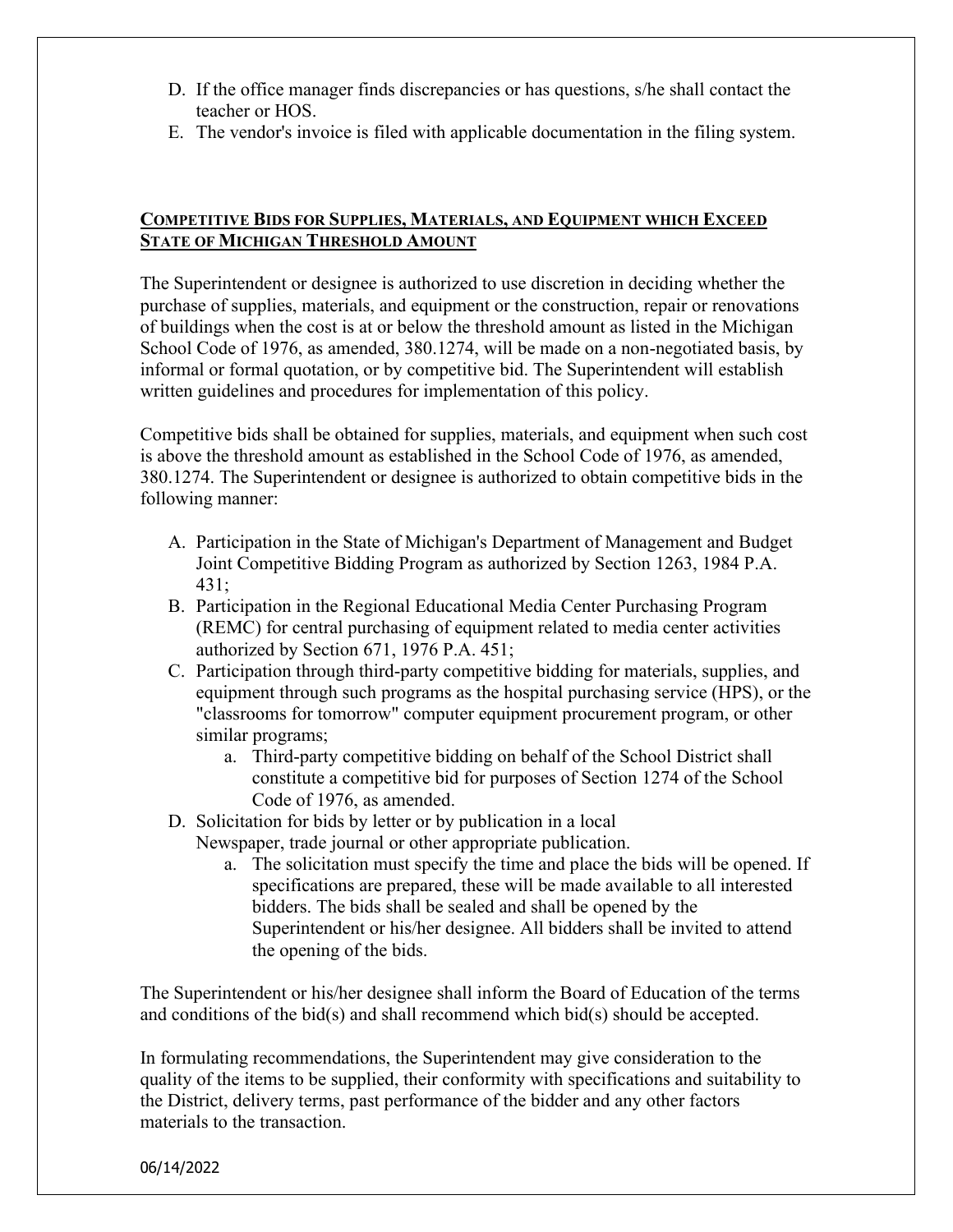The Board of Education reserves the right to reject any or all bids, waive irregularities, and accept the bid that, in its opinion, is in the best interest of the School District.

### **PURCHASES FOR SUPPLIES, MATERIALS, AND EQUIPMENT GREATER THAN \$5,000 BUT LESS THAN THE STATE OF MICHIGAN THRESHOLD AMOUNT**

- A. Quotations must be obtained from a minimum of three (3) vendors.
- B. Record of quotations is to be submitted to the Purchasing Department for purchase order backup.

# **COMPETITIVE BIDS ON BUILDING CONSTRUCTION, RENOVATIONS, AND REPAIR**

The Board shall obtain competitive bids on all materials and labor required for the complete construction of a new building or buildings, or additions to, repairs or renovations of existing buildings when the cost is in excess of the threshold amount as indicated in the Michigan School Code of 1976, as amended, 380.1267, except repairs in emergency situations.

The Board shall advertise for bids once in the local newspaper annually designated by the Board for its legal publications. In addition, the Board must post an advertisement for at least two (2) weeks on the Department of Management and Budget website or a designated school organization website.

In order to meet the requirements of Public Act 232 of 2004, the Board will need to include the following information in advertisements for bids:

- A. The date and time bids must be received;
- B. The date, time and place of a public meeting where the Board or designee will open and read aloud the bids received by the due date and time;
- C. State that the Board, intermediate school board, or board of directors will not consider or accept a bid received by the Board, intermediate school board, or board of directors after the date and time specified for bid submission;
- D. State that the bid shall be accompanied by a sworn and notarized statement disclosing any familial relationship that exists between the owner or any employee of the bidder and any member of the Board, intermediate school board, or board of directors or the Superintendent of the school district, intermediate superintendent of the intermediate school district, or chief executive officer of the public school academy;
	- a. A board, intermediate school board, or board of directors shall not accept a bid that does not include this sworn and notarized disclosure statement.

Bids shall be opened and read aloud in a public meeting at the time and place advertised for receipt of bids. The Board may reject any or all bids, and re-advertise in the same manner provided by law and this policy.

In the interests of economy, fairness, and efficiency in its business dealings, the Board requires that:

A. Items commonly used in the various schools or units thereof, be standardized whenever consistency with educational goals can be maintained;

06/14/2022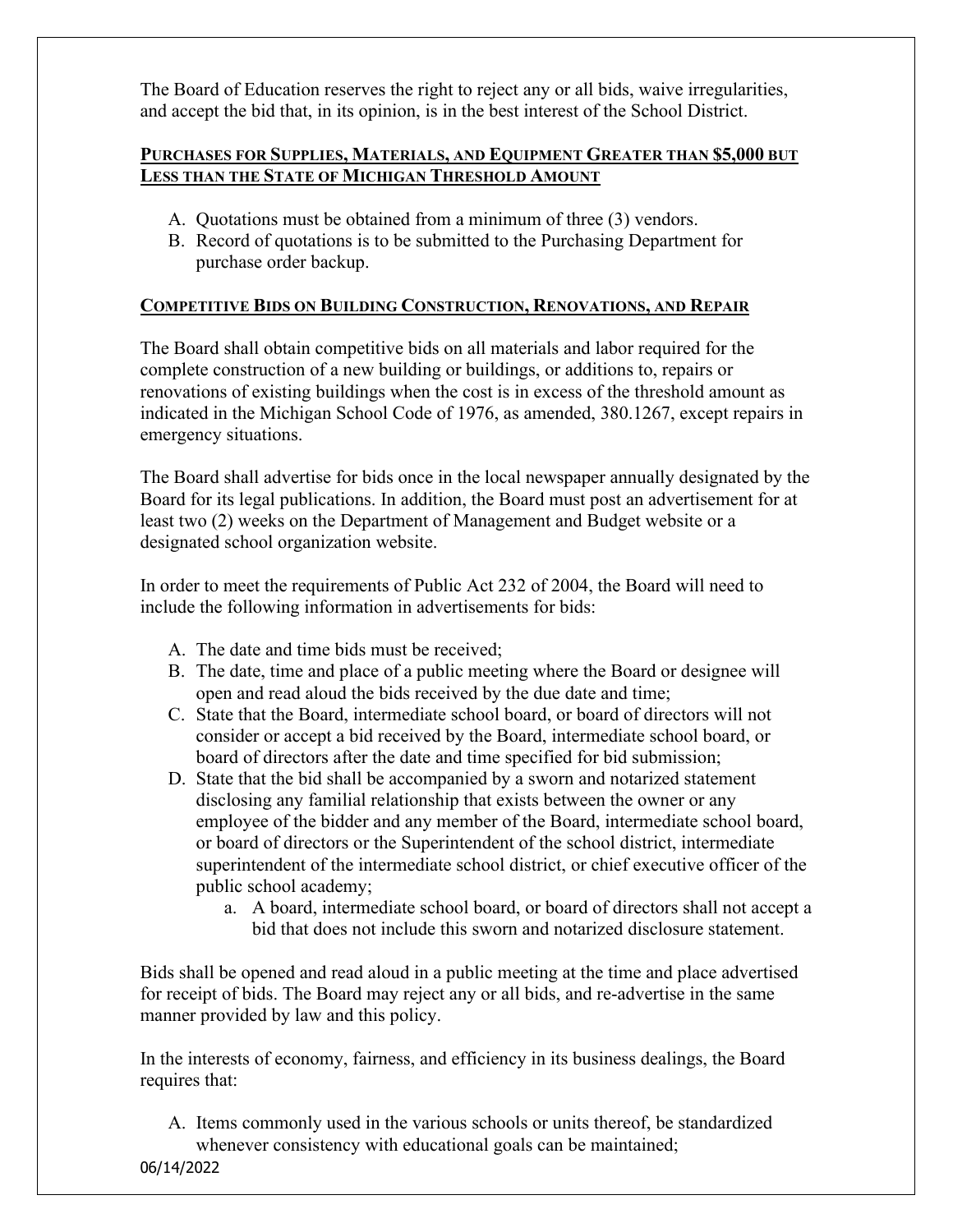- B. Opportunity be provided to as many responsible suppliers as possible to do business with the School District;
- C. Prompt and courteous reception, insofar as conditions permit, be given to all who call on legitimate business matters;
- D. Where the requester has recommended a supplier, the Superintendent may make alternate suggestions if, in his/her judgment, better service, delivery, economy, or utility can be achieved by changing the proposed order;
- E. Upon the placement of a purchase order, the Superintendent shall commit the expenditure against a specific line item to guard against the creation of liabilities in excess of appropriations

The Superintendent may acquire equipment as defined in law by lease, by installment payments, by entering into lease-purchase agreements, or by lease with an option to purchase, provided the contract sets forth the terms of such a purchase.

M.C.L.A. 380.1267, 380.1274 et seq.

#### **LOCAL PURCHASING**

The Board of Education recognizes its position as a major purchaser in this community, and while it is the intention of the Board to purchase materials and supplies of quality at the lowest possible cost through widespread competition, if all other considerations are equal, the Board prefers to purchase within the District from established local merchants.

Goods and services will be purchased locally whenever the following factors are seen as being equal between local and non-local vendors or whenever local vendors excel in said factors provided that all statutes pertaining to public purchasing are duly observed:

- A. Quality of product or service.
- B. Suitability of product or service.
- C. Price
- D. Conformance of specifications.
- E. Convenience of delivery.
- F. General reputation of business firm.
- G. Service to School District.

# **VENDOR RELATIONS**

The Board of Education shall not enter a contract knowingly with any supplier of goods or services to this District under which any Board member or officer, employee, or agent of this School District has any pecuniary or beneficial interest, direct or indirect, unless the person has not solicited the contract or participated in the negotiations leading up to the contract. This prohibition shall not prevent any person from receiving royalties upon the sale of any textbook of which s/he is the author and which has been properly approved for use in the schools of this District.

For the purpose of this policy "beneficial interest" shall be determined in accordance with M.C.L.A. 15.321 et seq.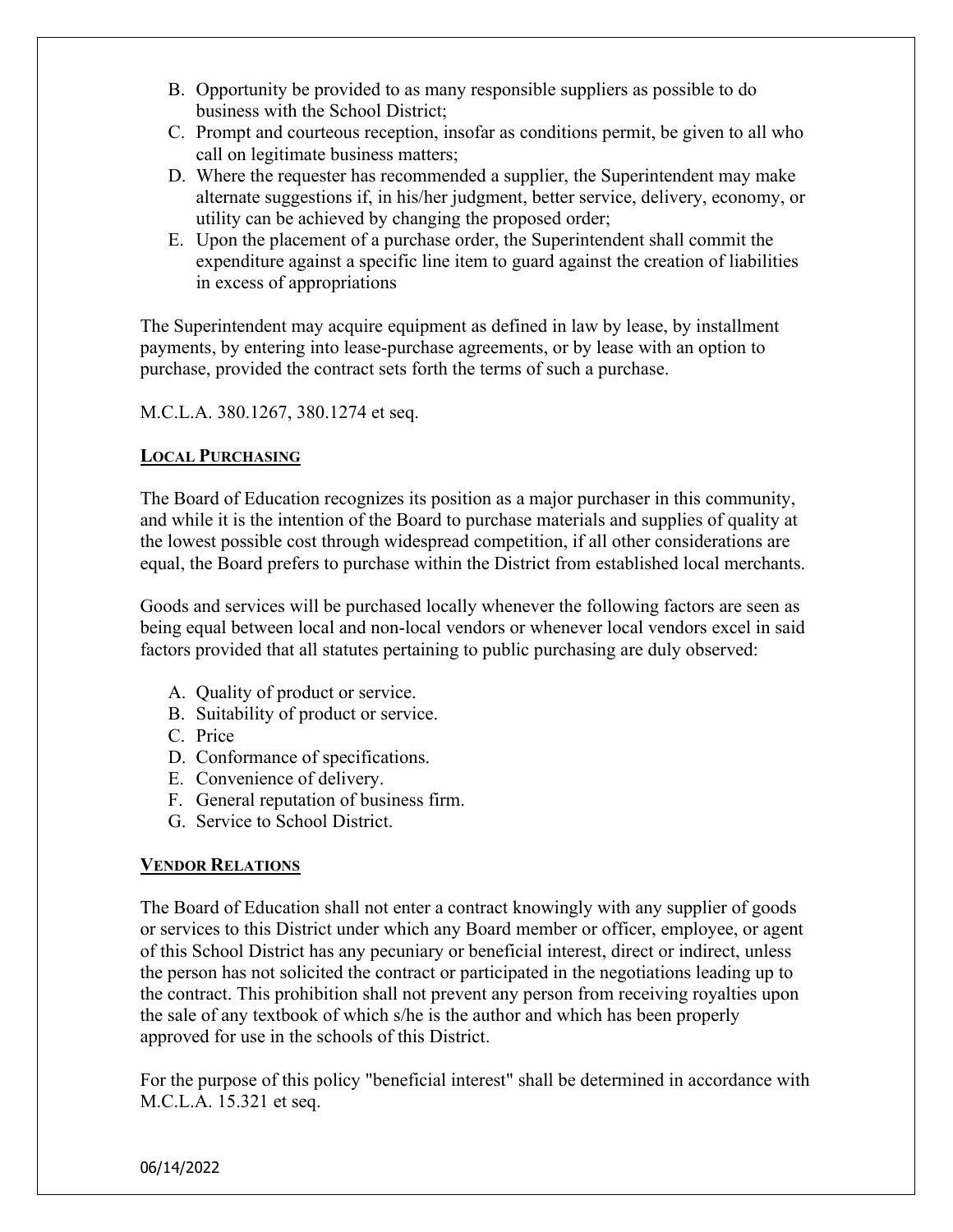Board members and school personnel shall not accept any gifts or favors from vendors which might, in any way, influence their recommendations on the eventual purchase of equipment, supplies, or services.

All sales persons, regardless of product, shall clear with the Superintendent's Office before contacting any teachers, students, or other personnel of the School District. Purchasing personnel shall not show any favoritism to any vendor. Each order shall be placed in accordance with policies of the Board on the basis of quality, price, and delivery with past service a factor if all other considerations are equal.

### **MISCELLANEOUS EXPENSE RESTRICTIONS**

### **These restrictions apply to all purchases made with an approved purchase order or with an approved purchasing card.**

**General Fund** (including Grants, Extended Daycare, Rental, etc.) – Expenditure Parameters

- A. Sales tax is not refundable (exception: meal reimbursement)
- B. Meals are reimbursed up to a maximum of \$30 a day under an accountable plan.
	- a. Complete a Request for Payment form or a Conference form if an approved purchasing card was not used.
	- b. Attach all itemized receipts.
	- c. Send to supervisor for signature.
	- d. Submit to Business Office for payment.
- C. Mileage will be reimbursed at a rate .50/mile for FY14/15
- D. Generally gifts and flowers are not appropriate expenditures.

# **Agency Funds**

- A. Restricted Funds Funds may be expended only as dictated by originator(s).
	- a. Donations with explicit parameters (i.e., Rotary, Ace Foundation, etc.).
	- b. Fundraisers where school clearly identifies expected use (i.e., field trips, party, etc.).
- B. Limited Restriction Funds (Implied) These funds may be used for student expenses only.
	- a. Dollars donated with no written expectations (i.e., PTO).
	- b. Revenue generated with no express use noted (i.e., photo rebates, generic school fundraisers).
- C. Discretionary Funds These funds may be used for staff and student expenses.
	- a. Revenue collected for Sunshine fund.
	- b. Vendor Proceeds (i.e., Coke/beverage rebate).
	- c. Other revenue generated by staff (i.e., T-shirt sales to staff only).

#### **PTO/OTHER FUNDRAISERS**

These organizations function independently of Traverse City Area Public Schools.

- A. Organizations must clearly identify themselves (NOT TCAPS).
- 06/14/2022 B. They do NOT qualify for use of TCAPS school Tax Exempt Number.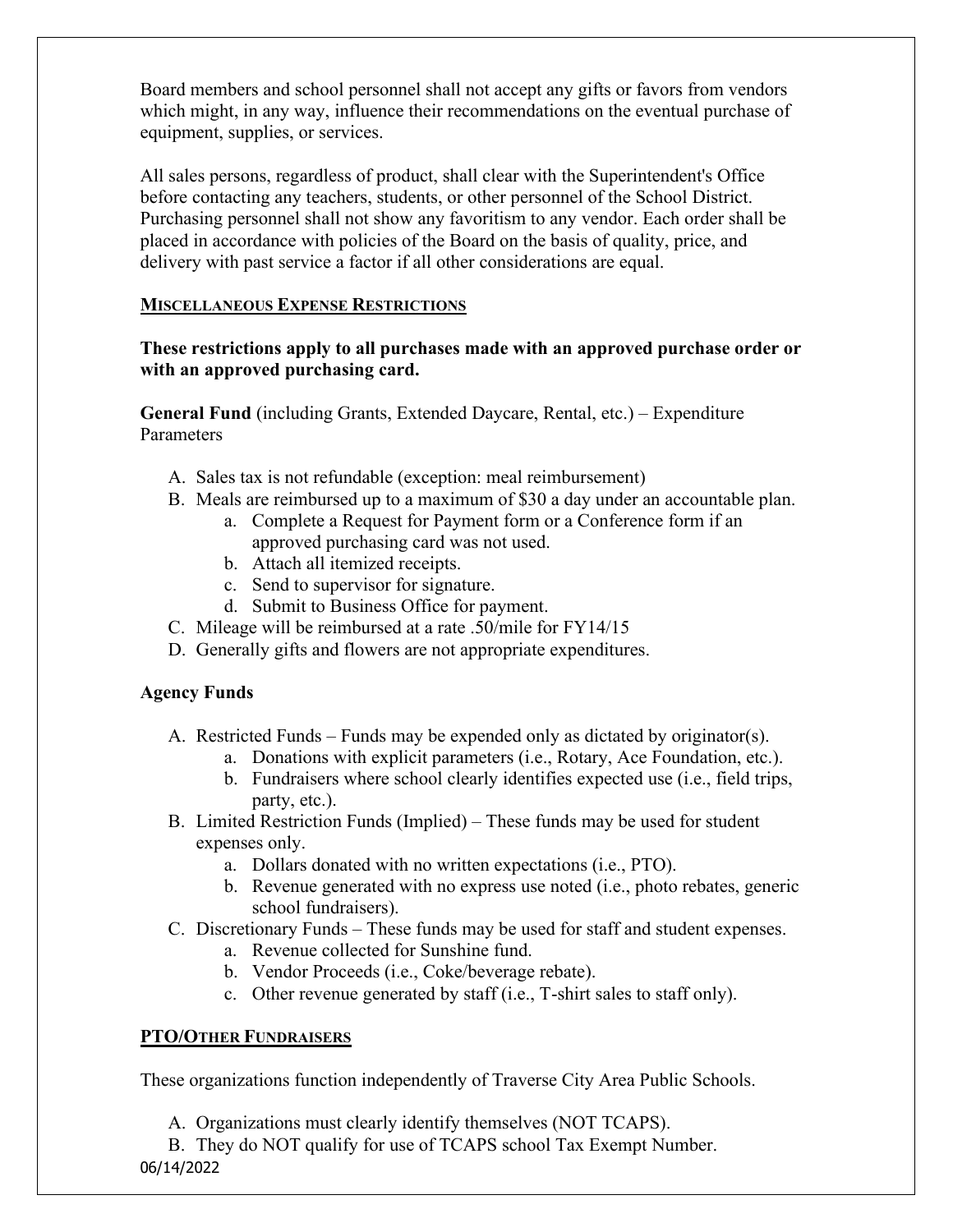C. These organizations may donate dollars to schools with expense guidelines (Student or Staff).

**NOTE:** Gift Certificates – If parameters permit, gift certificates may be purchased for gifts/incentives. Completed certificates should be photocopied before disbursement to recipient. Attach the certificate copy along with the recipient signature to a Request for Payment form if it was not purchased using an approved purchasing card, and submit to the Business Office for reimbursement.

### **TRAVERSE CITY AREA PUBLIC SCHOOLS REIMBURSEMENT POLICIES/GUIDELINES**

#### **REQUEST FOR PAYMENTS**

These requests are mainly for the reimbursement to employees for expenditures made on the District's behalf. These types of purchases are discouraged, but in some instances cannot be avoided. Request for payments are reviewed by the AP person using the following guidelines:

- 1. It is suggested that accounts payable receive **"original"** receipts with reimbursement requests. Copies of cash register receipts are accepted in some circumstances where it cannot be avoided.
- 2. It is necessary that a Supervisor of the requester be aware of what was purchased before reimbursement can be completed. This also applies to meals purchased with credit cards. Typically, restaurants will issue two receipts – one with just a total and one itemized. Accounts payable requests the **"itemized original"** receipt. If the restaurant or any other establishment does not issue an itemized receipt, it is the responsibility of the staff person to ask for one.
- 3. The district will not reimburse cash for purchases made using a **gift card or a gift certificate**. If a gift card or gift certificate is used to pay for a portion of a purchase, the district will reimburse only for that portion of the purchase that was paid for by cash or credit card. Therefore, please do not use personal gift cards/certificates when purchasing items for TCAPS.
- 4. Any reimbursement requests for the "purchase" of **gift certificates** must include copies of all certificates, names of recipients, and reason for the certificate.
- 5. When a staff member places an order on line or by phone, district policy is to have any merchandise that is to be paid for by TCAPS shipped to a TCAPS' location. Reimbursement will not be made for items shipped to personal home addresses.